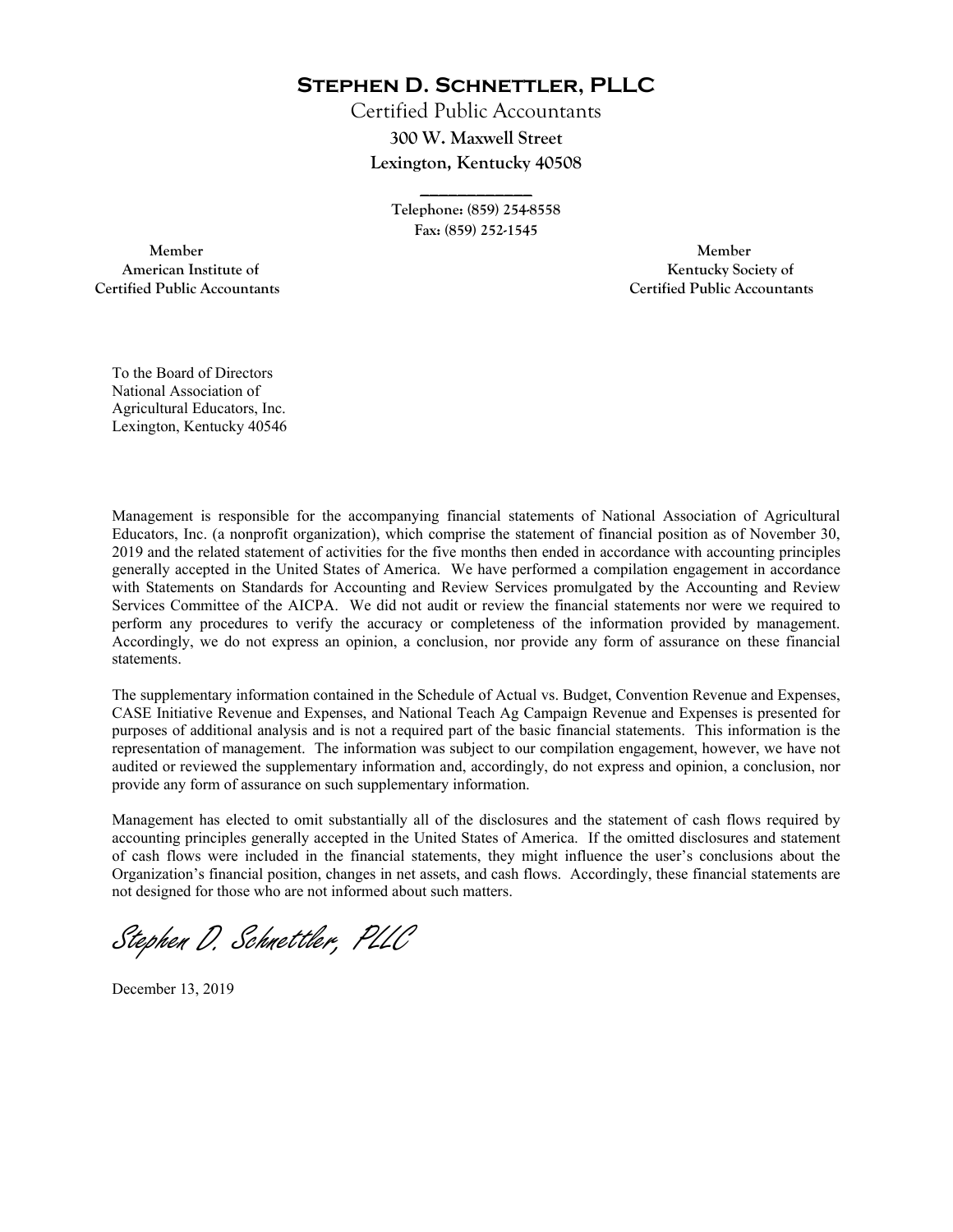# NATIONAL ASSOCIATION OF AGRICULTURAL EDUCATORS, INC. Statement of Financial Position November 30, 2019

| <b>ASSETS</b>                            |                 |
|------------------------------------------|-----------------|
| Cash on deposit                          | \$<br>1,234,900 |
| Investments - operating fund             | 817,446         |
| Investments - life membership fund       | 325,532         |
| Accounts receivable                      | 318,503         |
| Inventory                                | 5,000           |
| Prepaid expenses                         | 521             |
| Property and equipment - CASE Initiative | 162             |
| Property and equipment                   | 7,040           |
| <b>TOTAL ASSETS</b>                      | \$<br>2,709,104 |
| <b>LIABILITIES AND NET ASSETS</b>        |                 |
| <b>LIABILITIES</b>                       |                 |
| Accounts payable                         | \$<br>8,450     |
| Accrued leave payable                    | 40,004          |
| Other current liabilities                | 8,675           |
| <b>TOTAL LIABILITIES</b>                 | 57,129          |
| <b>NET ASSETS</b>                        |                 |
| Unrestricted net assets:                 |                 |
| Current operation                        | 1,437,335       |
| Board designated for special purposes    | 220,715         |
| Temporarily restricted net assets        | (267, 821)      |
| <b>CASE</b> Initiative                   | 1,261,746       |
| <b>TOTAL NET ASSETS</b>                  | 2,651,975       |
| TOTAL LIABILITIES AND NET ASSETS         | \$<br>2,709,104 |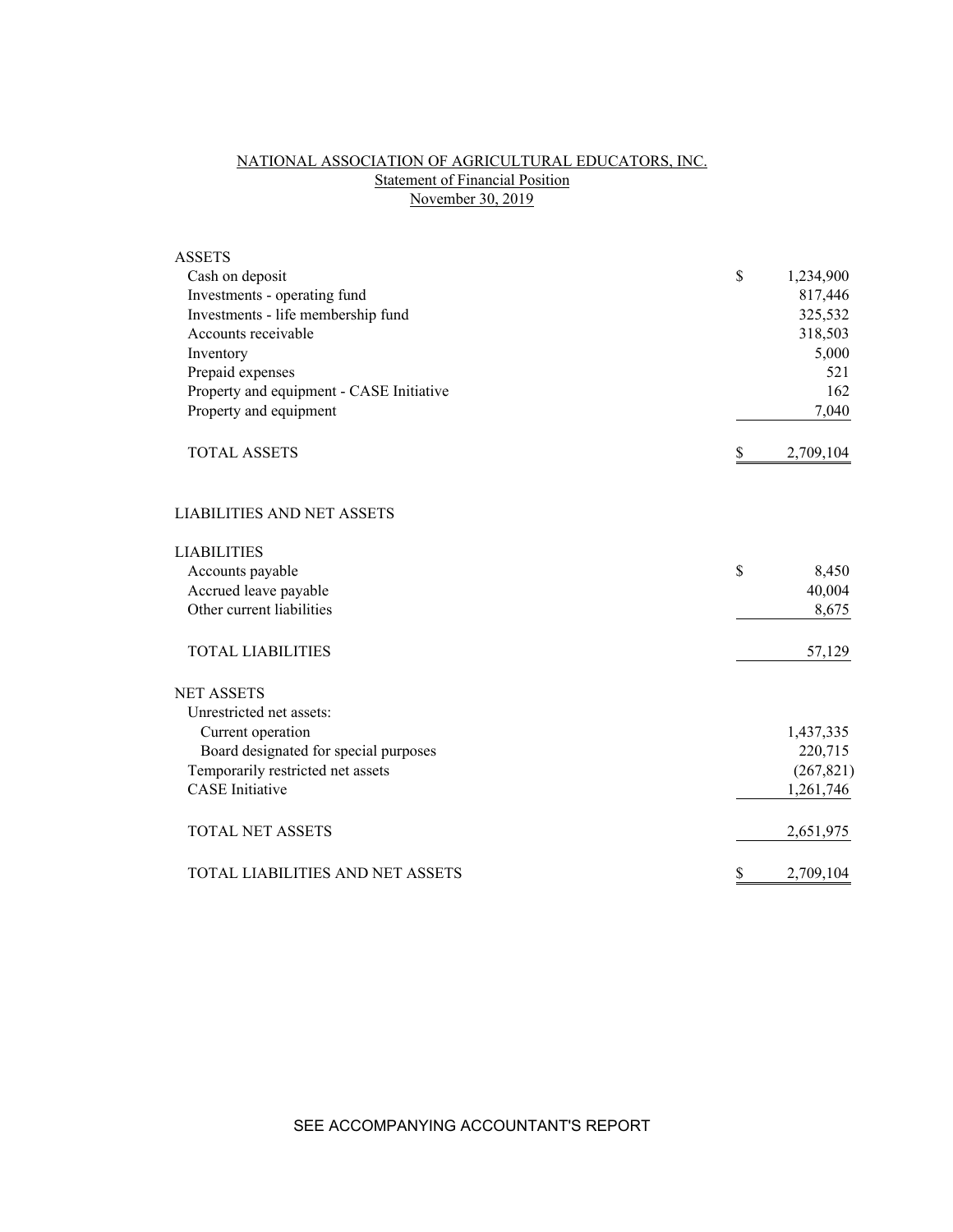### NATIONAL ASSOCIATION OF AGRICULTURAL EDUCATORS, INC. **Statement of Activities** For the Five Months Ended November 30, 2019

|                                          |         | Unrestricted   |               |             |            |      |            |    |           |
|------------------------------------------|---------|----------------|---------------|-------------|------------|------|------------|----|-----------|
|                                          | Current |                | Board         | <b>NTAC</b> |            | CASE |            |    |           |
|                                          |         | Operations     | Designated    |             | Initiative |      | Initiative |    | Total     |
| Revenue, Gains and Losses                |         |                |               |             |            |      |            |    |           |
| Membership dues                          | \$      | 335,980        | \$<br>1,440   | S           |            | \$   |            | \$ | 337,420   |
| Convention registration                  |         | 138,142        |               |             |            |      |            |    | 138,142   |
| Sponsorship and awards                   |         | 18,143         |               |             |            |      |            |    | 18,143    |
| Merchandise sales                        |         | 3,709          |               |             |            |      |            |    | 3,709     |
| Contributions                            |         |                |               |             |            |      |            |    |           |
| Net realized and unrealized              |         |                |               |             |            |      |            |    |           |
| gains (losses) on securities             |         | 43,412         |               |             |            |      |            |    | 43,412    |
| Interest and dividends                   |         | 5,149          |               |             |            |      |            |    | 5,149     |
| FFA Foundation projects                  |         | 181,404        |               |             |            |      |            |    | 181,404   |
| CASE Initiative income                   |         |                |               |             |            |      | 1,150,507  |    | 1,150,507 |
| National Teach Ag Campaign Income        |         |                |               |             | 50,488     |      |            |    | 50,488    |
| Other income                             |         | 252,382        |               |             |            |      |            |    | 252,382   |
| Total Revenue, Gaines and Losses         |         | 978,321        | 1,440         |             | 50,488     |      | 1,150,507  |    | 2,180,756 |
| Net Assets Released from Restrictions    |         |                |               |             |            |      |            |    |           |
| Total Revenue, Gains and Losses          |         |                |               |             |            |      |            |    |           |
| and Reclassifications                    |         | 978,321        | 1,440         |             | 50,488     |      | 1,150,507  |    | 2,180,756 |
| Expenses                                 |         |                |               |             |            |      |            |    |           |
| General expenses                         |         | 382,605        |               |             |            |      |            |    | 382,605   |
| FFA Foundation projects                  |         | 137,684        |               |             |            |      |            |    | 137,684   |
| CASE Initiative expenses                 |         | $\overline{a}$ |               |             |            |      | 975,870    |    | 975,870   |
| National Teach Ag Campaign expenses      |         |                |               |             | 240,124    |      |            |    |           |
| Convention expenses                      |         | 23,424         |               |             |            |      |            |    | 23,424    |
| Total expenses                           |         | 543,713        |               |             | 240,124    |      | 975,870    |    | 1,519,583 |
| <b>INCREASE (DECREASE) IN NET ASSETS</b> |         | 434,608        | 1,440         |             | (189, 636) |      | 174,637    |    | 421,049   |
| NET ASSETS AT BEGINNING OF PERIOD        |         | 1,002,727      | 219,275       |             | (78, 185)  |      | 1,087,109  |    | 2,230,926 |
| NET ASSETS AT END OF PERIOD              | \$      | 1,437,335      | \$<br>220,715 | S           | (267, 821) | S    | 1,261,746  | \$ | 2,651,975 |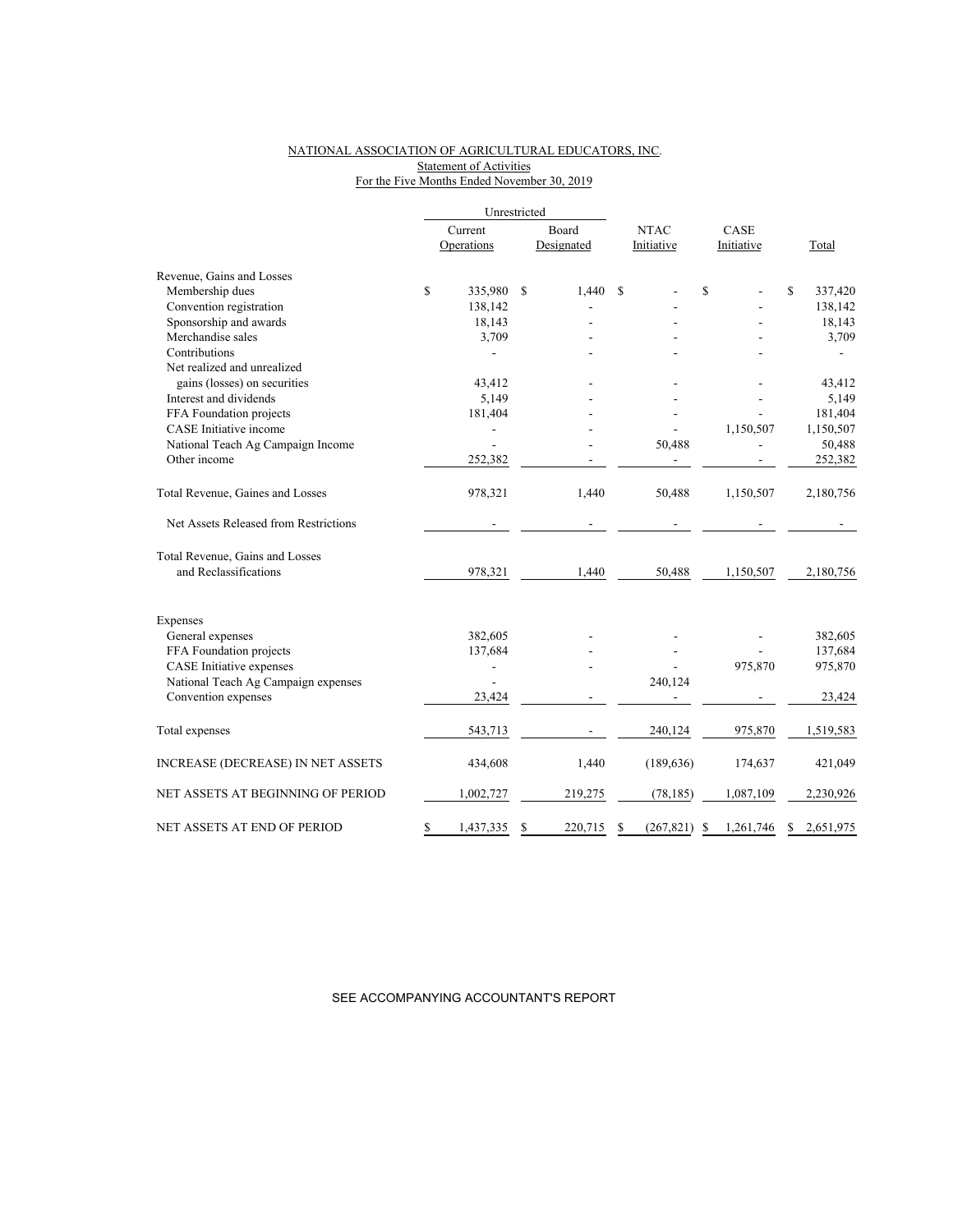# NATIONAL ASSOCIATION OF AGRICULTURAL EDUCATORS, INC. For the One and Five Months Month Ended November 30, 2019 Schedule of Actual vs. Budget

|                                                       |    | <b>MONTH</b><br><b>ACTUAL</b> |      | <b>MONTH</b><br><b>BUDGET</b> |    | <b>MONTH</b><br><b><i>SVARIANCE</i></b> | YEAR TO DATE<br><b>ACTUAL</b> |    | <b>YEAR</b><br><b>BUDGET</b> |    | <b>YEAR</b><br><b><i>SVARIANCE</i></b> |  |
|-------------------------------------------------------|----|-------------------------------|------|-------------------------------|----|-----------------------------------------|-------------------------------|----|------------------------------|----|----------------------------------------|--|
| REVENUE                                               |    |                               |      |                               |    |                                         |                               |    |                              |    |                                        |  |
| Member dues                                           | \$ | 30,050                        | - \$ | 35,008                        | \$ | $(4,958)$ \$                            | 329,440                       | \$ | 420,090                      | \$ | (90, 650)                              |  |
| Corporate membership dues                             |    | 2,250                         |      | 1,250                         |    | 1,000                                   | 7,980                         |    | 15,000                       |    | (7,020)                                |  |
| Scholarships upper division                           |    |                               |      | 625                           |    | (625)                                   |                               |    | 7,500                        |    | (7,500)                                |  |
| National Geographic Cengage scholarships              |    |                               |      | $\blacksquare$                |    | $\overline{\phantom{a}}$                |                               |    |                              |    |                                        |  |
| Foundation management fees                            |    |                               |      | $\blacksquare$                |    |                                         |                               |    |                              |    |                                        |  |
| Interest and dividends                                |    | 471                           |      | 2,917                         |    | (2, 446)                                | 3,678                         |    | 35,000                       |    | (31, 322)                              |  |
| Net realized and unrealized                           |    |                               |      |                               |    |                                         |                               |    |                              |    |                                        |  |
| gains (losses) on securities                          |    | 33,613                        |      |                               |    | 33,613                                  | 43,412                        |    |                              |    | 43,412                                 |  |
| Merchandise sales                                     |    | $\overline{a}$                |      | 500                           |    | (500)                                   | 3,709                         |    | 6,000                        |    | (2,291)                                |  |
| Investment income, Life Fund                          |    | 201                           |      | 1,000                         |    | (799)                                   | 1,471                         |    | 12,000                       |    | (10, 529)                              |  |
| Contributions, Legislative Fund                       |    | $\overline{a}$                |      | $\blacksquare$                |    | $\blacksquare$                          | $\overline{a}$                |    |                              |    | $\sim$                                 |  |
| Miscellaneous income                                  |    |                               |      | 750                           |    | (750)                                   |                               |    | 9,000                        |    | (9,000)                                |  |
| Scholarship raffle proceeds                           |    |                               |      | $\overline{\phantom{a}}$      |    |                                         |                               |    |                              |    |                                        |  |
| Student teacher scholarship revenue                   |    |                               |      |                               |    |                                         |                               |    |                              |    |                                        |  |
| Teacher crisis fund                                   |    | 1,940                         |      |                               |    | 1,940                                   | 7,796                         |    |                              |    | 7,796                                  |  |
| <b>BFRDP</b> Grant                                    |    |                               |      |                               |    |                                         | $\sim$                        |    |                              |    | $\blacksquare$                         |  |
| AEM business manager stipend                          |    |                               |      | 333                           |    | (333)                                   | ÷,                            |    | 4,000                        |    | (4,000)                                |  |
| Agriculture Teacher Resource Guide                    |    |                               |      | $\overline{\phantom{a}}$      |    |                                         | 24,446                        |    |                              |    | 24,446                                 |  |
| National Ag Ed Summit Revenue                         |    |                               |      |                               |    |                                         |                               |    |                              |    | $\overline{a}$                         |  |
| National Teach Ag Campaign managenment fee            |    |                               |      |                               |    |                                         |                               |    | 46,000                       |    | (46,000)                               |  |
| Nat'l Agriscience Teacher Ambassadors                 |    |                               |      | 13,667                        |    | (13,667)                                | 164,000                       |    | 164,000                      |    |                                        |  |
| NPS National Ag Ed leadership dinner                  |    |                               |      | 352                           |    | (352)                                   | ÷,                            |    | 4,225                        |    | (4,225)                                |  |
| CASE Initiative management fee                        |    | $\overline{\phantom{a}}$      |      | 2,000                         |    | (2,000)                                 | $\overline{\phantom{a}}$      |    | 24,000                       |    | (24,000)                               |  |
| Council MMM management fee                            |    |                               |      | 417                           |    | (417)                                   |                               |    | 5,000                        |    | (5,000)                                |  |
| FFA Foundation project - TTTK                         |    | 65,600                        |      | 5,467                         |    | 60,133                                  | 65,600                        |    | 65,600                       |    |                                        |  |
| FFA Foundation project - OPAP                         |    | ÷,                            |      | 1,367                         |    | (1, 367)                                | 15,026                        |    | 16,400                       |    | (1, 374)                               |  |
| FFA Foundation project - OMSP                         |    |                               |      | 1,367                         |    | (1, 367)                                | 8,200                         |    | 16,400                       |    | (8,200)                                |  |
| FFA Foundation project - OT                           |    |                               |      | 1,367                         |    | (1, 367)                                | 8,200                         |    | 16,400                       |    | (8,200)                                |  |
| FFA Foundation project - OECT                         |    |                               |      | 1,367                         |    | (1, 367)                                | 16,400                        |    | 16,400                       |    |                                        |  |
| FFA Foundation project - Lifetime Achievement         |    |                               |      | 410                           |    | (410)                                   | 13,120                        |    | 4,920                        |    | 8,200                                  |  |
| FFA Foundation project - Outstanding Service Citation |    |                               |      | $\overline{\phantom{a}}$      |    | $\overline{\phantom{a}}$                | ÷,                            |    |                              |    |                                        |  |
| FFA Foundation teacher workshop                       |    |                               |      | ÷,                            |    |                                         | $\overline{a}$                |    |                              |    |                                        |  |
| FFA Foundation upper division scholarships            |    |                               |      | 1,667                         |    | (1,667)                                 |                               |    | 20,000                       |    | (20,000)                               |  |
| FFA Foundation Agriscience Initiative                 |    |                               |      | $\overline{\phantom{a}}$      |    |                                         | L,                            |    |                              |    |                                        |  |
| FFA Foundation NATAA/NAII                             |    |                               |      |                               |    |                                         |                               |    |                              |    |                                        |  |
| FFA Foundation project - XLR8                         |    | 52,398                        |      | 8,333                         |    | 44,065                                  | 52,398                        |    | 100,000                      |    | (47, 602)                              |  |
| FFA Foundation communities of practice                |    | ÷,                            |      | 5,600                         |    | (5,600)                                 | 2,460                         |    | 67,200                       |    | (64, 740)                              |  |
| FFA Foundation convention internet lounge             |    | $\overline{a}$                |      | $\overline{\phantom{a}}$      |    | $\blacksquare$                          | $\overline{a}$                |    |                              |    |                                        |  |
| CASE Initiative net income                            |    | (34,269)                      |      | (2)                           |    | (34,267)                                | 174,637                       |    |                              |    | 174,637                                |  |
| Convention net income                                 |    | 135,052                       |      | 8,161                         |    | 126,891                                 | 189,001                       |    | 97,950                       |    | 91,051                                 |  |
| National Teach Ag Campaign net income                 |    | (43, 588)                     |      | 556                           |    | (44, 144)                               | (189, 636)                    |    | 6,685                        |    | (196, 321)                             |  |
| <b>TOTAL REVENUE</b>                                  |    | 243,718                       |      | 94,479                        |    | 149,239                                 | 941,338                       |    | 1,179,770                    |    | (238, 432)                             |  |
|                                                       |    |                               |      |                               |    |                                         |                               |    |                              |    |                                        |  |
| <b>EXPENSES</b>                                       |    |                               |      |                               |    |                                         |                               |    |                              |    |                                        |  |
| Salaries                                              |    | 38,388                        |      | 33,524                        |    | 4,864                                   | 181,292                       |    | 402,290                      |    | (220,998)                              |  |
| Taxes and benefits                                    |    | 7,824                         |      | 9,470                         |    | (1,646)                                 | 35,319                        |    | 113,645                      |    | (78, 326)                              |  |
| Computer service                                      |    | 900                           |      | 1,667                         |    | (767)                                   | 6,417                         |    | 20,000                       |    | (13, 583)                              |  |
| Telephone                                             |    | 113                           |      | 500                           |    | (387)                                   | 1,655                         |    | 6,000                        |    | (4,345)                                |  |
| Accounting                                            |    | 700                           |      | 1,429                         |    | (729)                                   | 3,500                         |    | 17,150                       |    | (13,650)                               |  |
| Depreciation                                          |    | 341                           |      | 333                           |    | 8                                       | 1,705                         |    | 4,000                        |    | (2,295)                                |  |
| Rent                                                  |    | ÷,                            |      | 838                           |    | (838)                                   | 5,025                         |    | 10,050                       |    | (5,025)                                |  |
| Insurance                                             |    | 104                           |      | 1,000                         |    | (896)                                   | 5,433                         |    | 12,000                       |    | (6, 567)                               |  |
| Legal                                                 |    | 1,563                         |      | 83                            |    | 1,480                                   | 1,563                         |    | 1,000                        |    | 563                                    |  |
| Office Supplies                                       |    | 17                            |      | 1,083                         |    | (1,066)                                 | 3,032                         |    | 13,000                       |    | (9,968)                                |  |
| Bank charges and investment fees                      |    | $\overline{a}$                |      | 8                             |    | (8)                                     | 2,629                         |    | 100                          |    | 2,529                                  |  |
| Printing, general                                     |    |                               |      | 250                           |    | (250)                                   | 996                           |    | 3,000                        |    | (2,004)                                |  |
| Staff training                                        |    |                               |      | 83                            |    |                                         | $\blacksquare$                |    | 1,000                        |    | (1,000)                                |  |
| Taxes and licenses                                    |    |                               |      | $\overline{4}$                |    | (83)<br>(4)                             |                               |    | 50                           |    | (50)                                   |  |
|                                                       |    |                               |      |                               |    |                                         |                               |    |                              |    |                                        |  |

(Continued)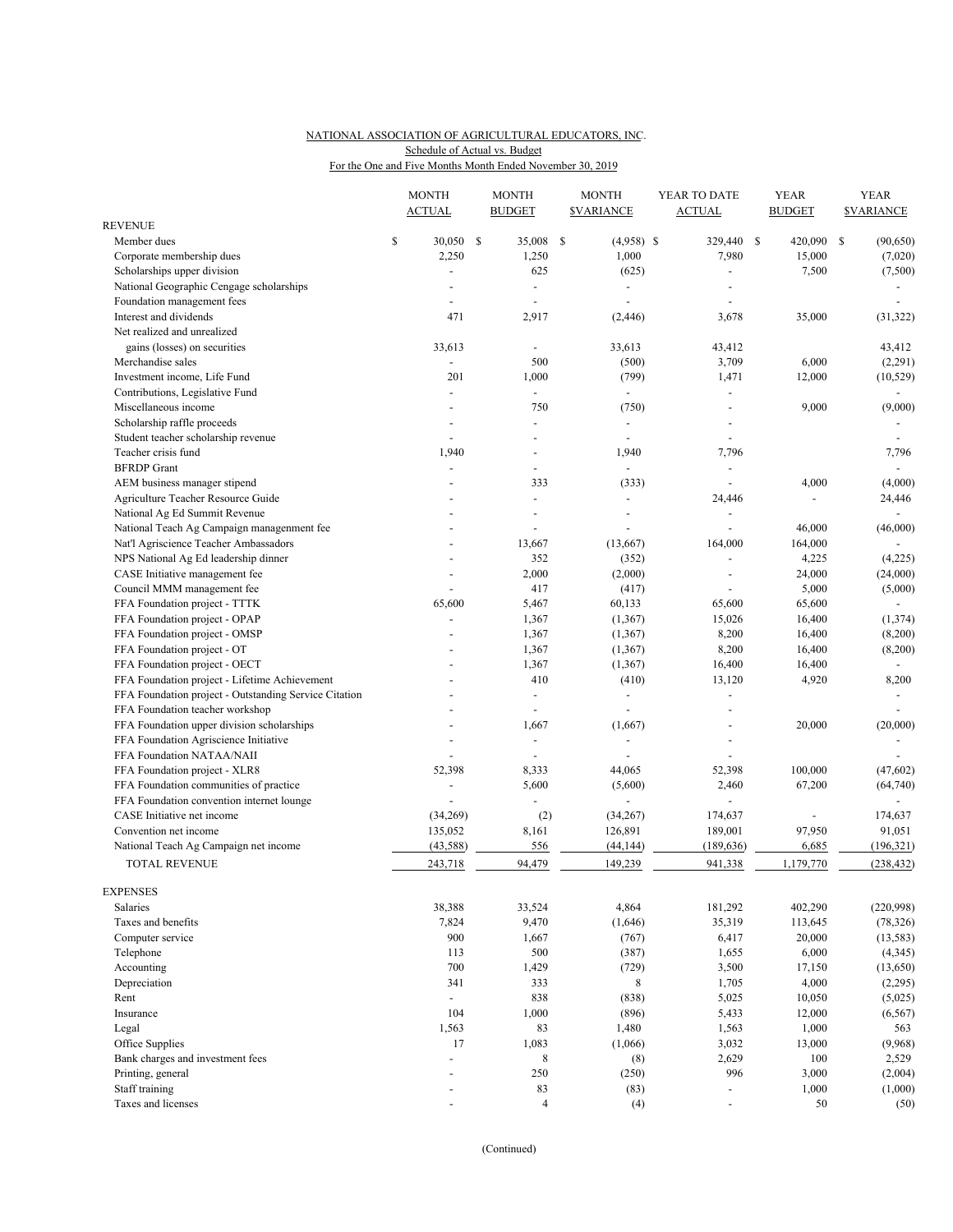# NATIONAL ASSOCIATION OF AGRICULTURAL EDUCATORS, INC. For the One and Five Months Month Ended November 30, 2019 Schedule of Actual vs. Budget

|                                                       | <b>MONTH</b><br><b>ACTUAL</b> | <b>MONTH</b><br><b>BUDGET</b> | <b>MONTH</b><br><b>SVARIANCE</b> | YEAR TO DATE<br><b>ACTUAL</b> | <b>YEAR</b><br><b>BUDGET</b> | <b>YEAR</b><br><b><i>SVARIANCE</i></b> |
|-------------------------------------------------------|-------------------------------|-------------------------------|----------------------------------|-------------------------------|------------------------------|----------------------------------------|
| Membership and contributions                          | 806                           | 1,667                         | (861)                            | 4,393                         | 20,000                       | (15,607)                               |
| Travel, staff                                         | 77                            | 2,833                         | (2,756)                          | 7,918                         | 34,000                       | (26,082)                               |
| Promotion and marketing                               | ÷.                            | 1,250                         | (1,250)                          | 627                           | 15,000                       | (14, 373)                              |
| Merchandise and diaries                               |                               | 417                           | (417)                            | 4,864                         | 5,000                        | (136)                                  |
| Photocopying                                          |                               | 8                             | (8)                              | $\Box$                        | 100                          | (100)                                  |
| Postage, general                                      | 595                           | 667                           | (72)                             | 4,905                         | 8,000                        | (3,095)                                |
| Professional liability insurance                      | $\overline{a}$                | 3,397                         | (3,397)                          | 42,330                        | 40,760                       | 1,570                                  |
| Public relations                                      | $\overline{a}$                | 83                            | (83)                             | $\Box$                        | 1,000                        | (1,000)                                |
| Delmar scholarships                                   |                               | 625                           | (625)                            | 3,000                         | 7,500                        | (4,500)                                |
| Scholarships upper division                           |                               | $\overline{a}$                | $\blacksquare$                   | 1,496                         | 20,000                       | (18, 504)                              |
| National Geographic Cengage scholarships              | $\overline{a}$                | $\overline{a}$                | $\overline{a}$                   |                               | ÷,                           |                                        |
| Travel, regional secretaries                          | 2,010                         | 1,500                         | 510                              | 5,597                         | 18,000                       | (12, 403)                              |
| Travel, board of directors                            | $\overline{a}$                | 3,250                         | (3,250)                          | 18,774                        | 39,000                       | (20, 226)                              |
|                                                       | 11,055                        | 3,333                         | 7,722                            | 22,128                        | 40,000                       | (17, 872)                              |
| FFA Foundation project - TTTK                         | 1,340                         | 750                           | 590                              | 3,484                         | 9,000                        |                                        |
| FFA Foundation project - OPAP                         |                               |                               |                                  |                               |                              | (5,516)                                |
| FFA Foundation project - OMSP                         | 2,010                         | 750                           | 1,260                            | 8,443                         | 9,000                        | (557)                                  |
| FFA Foundation project - OT                           | 1,005                         | 750                           | 255                              | 1,831                         | 9,000                        | (7,169)                                |
| FFA Foundation project - OECT                         | 2,010                         | 750                           | 1,260                            | 8,508                         | 9,000                        | (492)                                  |
| FFA Foundation project - Lifetime achievement         | 3,015                         | 208                           | 2,807                            | 3,015                         | 2,500                        | 515                                    |
| FFA Foundation project - Outstanding service citation | 1,340                         | $\overline{a}$                | 1,340                            | 1,340                         |                              | 1,340                                  |
| FFA Foundation teacher workshop                       | $\overline{\phantom{a}}$      | ÷,                            | ÷,                               | $\sim$                        |                              | $\blacksquare$                         |
| FFA Foundation Regional Grants                        | $\overline{a}$                |                               | $\overline{a}$                   | ÷,                            |                              | $\overline{\phantom{a}}$               |
| FFA Foundation Agrisciense Initiative                 |                               |                               | Ĭ.                               |                               |                              |                                        |
| FFA Foundation XLR8                                   | 7,062                         | 5,000                         | 2,062                            | 11,044                        | 60,000                       | (48, 956)                              |
| FFA Foundation convention internet lounge             |                               |                               |                                  |                               |                              |                                        |
| NPS Ag Ed Leadership dinner                           | $\overline{a}$                | 352                           | (352)                            | ÷,                            | 4,225                        | (4,225)                                |
| <b>TTTK</b>                                           |                               | $\overline{a}$                | $\overline{\phantom{a}}$         |                               |                              | $\overline{a}$                         |
| <b>NATAA</b>                                          | 11,789                        | 10,833                        | 956                              | 64,941                        | 130,000                      | (65,059)                               |
| Regional grants                                       |                               | $\overline{a}$                | $\sim$                           |                               |                              |                                        |
| NPS expense                                           |                               | 417                           | (417)                            | $\overline{\phantom{a}}$      | 5,000                        | (5,000)                                |
| Webinar expense                                       |                               | 42                            | (42)                             | 389                           | 500                          | (111)                                  |
| Teacher crisis fund                                   |                               |                               |                                  | 3,500                         |                              | 3,500                                  |
| Communities of practice expense                       |                               | 3,409                         | (3,409)                          | $\overline{a}$                | 40,910                       | (40, 910)                              |
| Substitute teacher hire behinds                       |                               | 42                            | (42)                             |                               | 500                          | (500)                                  |
| Website                                               | 10,000                        | 1,500                         | 8,500                            | 10,348                        | 18,000                       | (7,652)                                |
| NATAA stipends                                        |                               |                               | L,                               | 12,950                        |                              | 12,950                                 |
| <b>TTTK</b> stipends                                  |                               | $\overline{a}$                | L.                               | ÷,                            |                              | $\overline{a}$                         |
| XLR8 stipends                                         |                               |                               |                                  | 1,125                         |                              | 1,125                                  |
| <b>BFRDP</b> expense                                  |                               | $\overline{a}$                | L.                               | $\overline{a}$                |                              | $\overline{a}$                         |
| <b>BFPD</b> contract labor                            |                               |                               | ÷,                               | ÷,                            |                              | $\blacksquare$                         |
| Contract labor                                        |                               |                               |                                  | 1,367                         |                              | 1,367                                  |
| Credit card expense                                   | 2,088                         | 333                           | 1,755                            | 4,754                         | 4,000                        | 754                                    |
| Storage                                               |                               | $\overline{a}$                |                                  |                               |                              | $\overline{a}$                         |
| Professional development                              |                               |                               |                                  |                               |                              | $\overline{a}$                         |
| National Ag Ed Summit Expense                         |                               |                               |                                  |                               |                              |                                        |
| Ag ed opportuinty fund                                |                               |                               |                                  |                               |                              |                                        |
| Ag ed resource guide expense                          |                               |                               |                                  | 18,652                        |                              | 18,652                                 |
| Miscellaneous                                         |                               | $\overline{a}$                | L,                               | $\overline{a}$                |                              | $\mathbb{Z}^{\mathbb{Z}}$              |
| <b>TOTAL EXPENSES</b>                                 | 106,152                       | 94,438                        | 11,714                           | 520,289                       | 1,153,280                    | (632, 991)                             |
| NET INCOME (LOSS)                                     | \$<br>137,566                 | \$<br>41                      | \$<br>137,525                    | \$<br>421,049                 | 26,490<br>\$                 | $\mathcal{S}$<br>394,559               |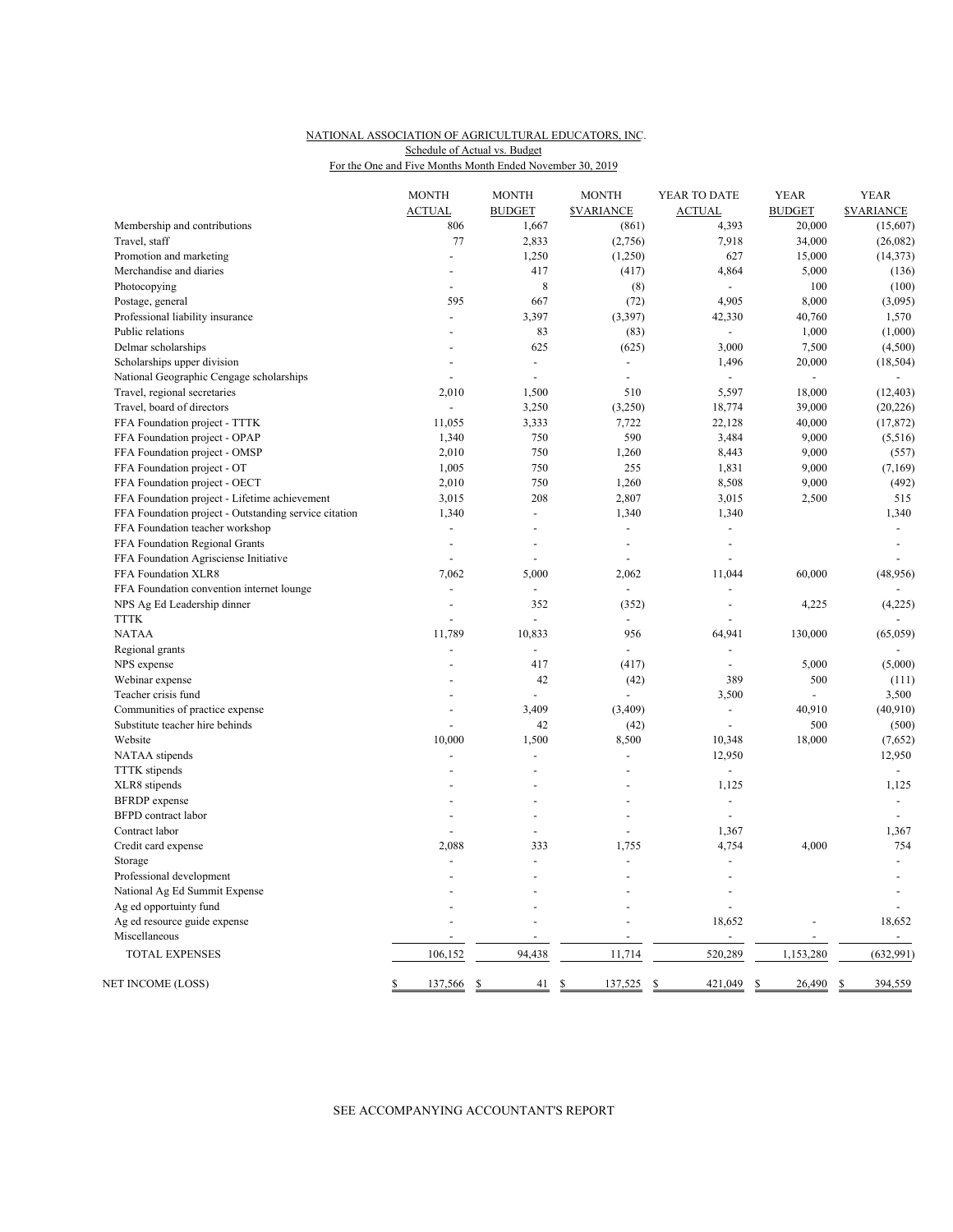#### NATIONAL ASSOCIATION OF AGRICULTURAL EDUCATORS, INC. Schedule of Convention Revenue and Expenses For the One and Five Months Month Ended November 30, 2019

|                                           | <b>MONTH</b><br><b>ACTUAL</b> |         | <b>MONTH</b><br><b>BUDGET</b> |        | <b>MONTH</b><br><b><i>SVARIANCE</i></b> |            | YEAR TO DATE  |         |               | <b>YEAR</b> | <b>YEAR</b><br><b>SVARIANCE</b> |            |
|-------------------------------------------|-------------------------------|---------|-------------------------------|--------|-----------------------------------------|------------|---------------|---------|---------------|-------------|---------------------------------|------------|
|                                           |                               |         |                               |        |                                         |            | <b>ACTUAL</b> |         | <b>BUDGET</b> |             |                                 |            |
| <b>REVENUE</b>                            |                               |         |                               |        |                                         |            |               |         |               |             |                                 |            |
| Convention, registration                  | \$                            | 137,807 | S                             | 12,083 | S                                       | 125,724 \$ |               | 138,142 | S             | 145,000 \$  |                                 | (6,858)    |
| Convention, trade show                    |                               | 900     |                               |        |                                         | 900        |               | 1,200   |               |             |                                 | 1,200      |
| Convention, sponsorships - FFA Foundation |                               | 12,300  |                               | 5,833  |                                         | 6,467      |               | 54,940  |               | 70,000      |                                 | (15,060)   |
| Convention, partners reception            |                               |         |                               | 250    |                                         |            |               |         |               | 3,000       |                                 |            |
| Convention, host state social             |                               |         |                               |        |                                         |            |               |         |               |             |                                 |            |
| Convention, sponsorships                  |                               |         |                               | 2,083  |                                         | (2,083)    |               | 18,143  |               | 25,000      |                                 | (6, 857)   |
| <b>TOTAL REVENUE</b>                      |                               | 151,007 |                               | 20,249 |                                         | 131,008    |               | 212,425 |               | 243,000     |                                 | (27, 575)  |
| <b>EXPENSES</b>                           |                               |         |                               |        |                                         |            |               |         |               |             |                                 |            |
| Convention, plaques and trophies          |                               | 1,005   |                               | 167    |                                         | 838        |               | 1,120   |               | 2,000       |                                 | (880)      |
| Convention, printing                      |                               | 500     |                               |        |                                         | 500        |               | 500     |               |             |                                 | 500        |
| Convention, awards                        |                               | 6.075   |                               | 750    |                                         | 5,325      |               | 6,075   |               | 9.000       |                                 | (2,925)    |
| Convention, miscellaneous                 |                               |         |                               |        |                                         |            |               |         |               |             |                                 |            |
| Convention, meal functions                |                               |         |                               | 125    |                                         | (125)      |               |         |               | 1,500       |                                 | (1,500)    |
| Convention, promotion and marketing       |                               |         |                               | 417    |                                         | (417)      |               |         |               | 5,000       |                                 | (5,000)    |
| Convention, postage and shipping          |                               |         |                               | 333    |                                         | (333)      |               |         |               | 4,000       |                                 | (4,000)    |
| Convention, equipment rental              |                               |         |                               | 2,000  |                                         | (2,000)    |               |         |               | 24,000      |                                 | (24,000)   |
| Convention, host state social             |                               |         |                               |        |                                         |            |               |         |               |             |                                 |            |
| Convention, committee expense             |                               | 1,675   |                               | 379    |                                         | 1,296      |               | 1,675   |               | 4,550       |                                 | (2,875)    |
| Convention, sponsorships - FFA Foundation |                               |         |                               | 5,000  |                                         | (5,000)    |               |         |               | 60,000      |                                 | (60,000)   |
| Convention, travel/board of directors     |                               | 2,345   |                               | 1,917  |                                         | 428        |               | 7,325   |               | 23,000      |                                 | (15,675)   |
| Convention, staff travel                  |                               | 4,355   |                               | 1.000  |                                         | 3,355      |               | 6,729   |               | 12,000      |                                 | (5,271)    |
| <b>TOTAL EXPENSES</b>                     |                               | 15,955  |                               | 12,088 |                                         | 3,867      |               | 23,424  |               | 145,050     |                                 | (121, 626) |
| <b>NET INCOME (LOSS)</b>                  | \$                            | 135.052 | S                             | 8,161  | S                                       | 127,141    |               | 189.001 | S             | 97,950      |                                 | 94,051     |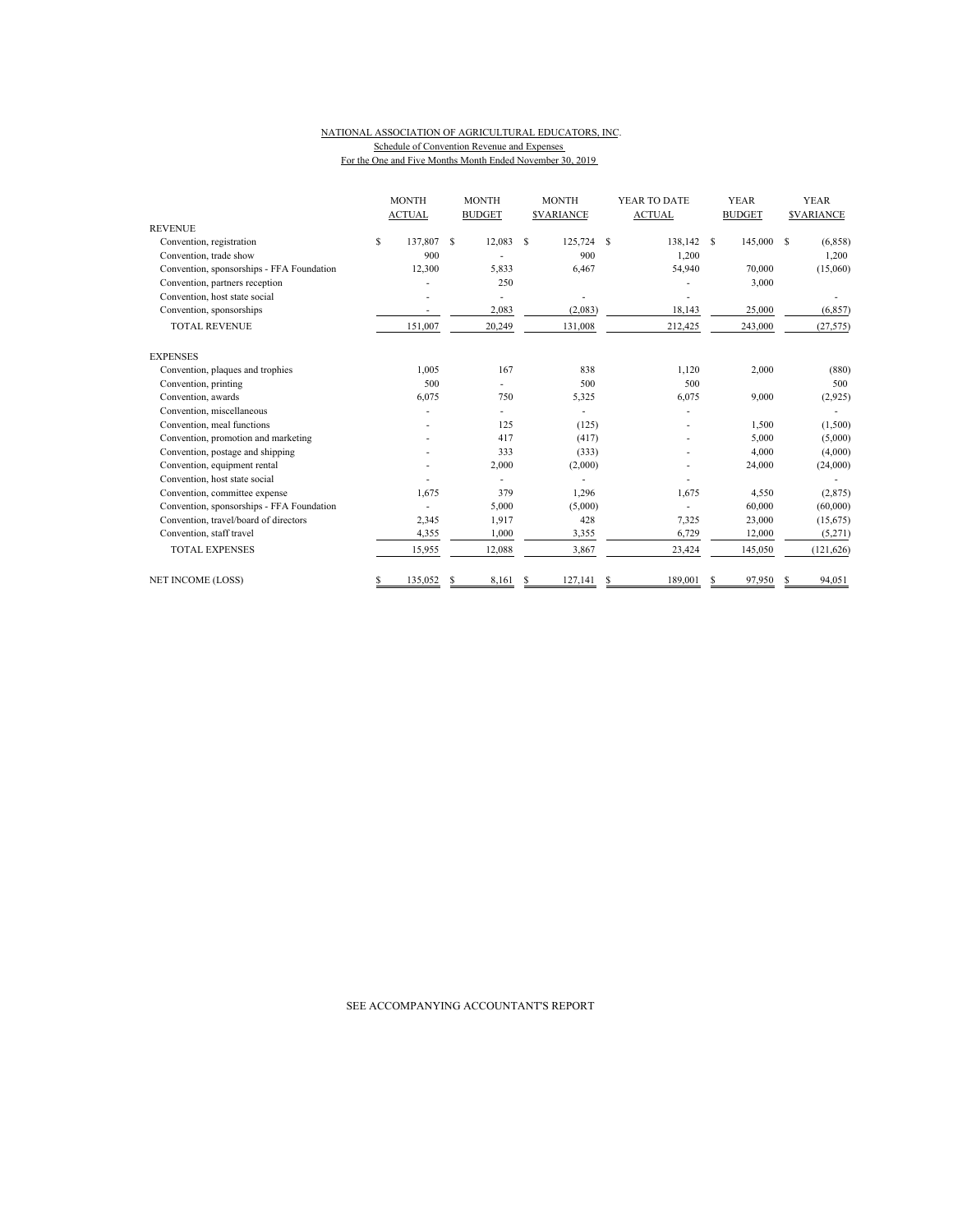# NATIONAL ASSOCIATION OF AGRICULTURAL EDUCATORS, INC. Schedule of CASE Initiative Revenue and Expenses

For the One and Five Months Month Ended November 30, 2019

|                                                     | <b>MONTH</b><br><b>ACTUAL</b> | <b>MONTH</b><br><b>BUDGET</b> | <b>MONTH</b><br><b><i>SVARIANCE</i></b> | YEAR TO DATE<br><b>ACTUAL</b> | <b>YEAR</b><br><b>BUDGET</b> | <b>YEAR</b><br><b>SVARIANCE</b> |
|-----------------------------------------------------|-------------------------------|-------------------------------|-----------------------------------------|-------------------------------|------------------------------|---------------------------------|
| <b>REVENUE</b>                                      |                               |                               |                                         |                               |                              |                                 |
| CI fee revenue                                      | \$<br>÷,                      | 30,000                        | s<br>$(30,000)$ \$                      | 240,610 \$                    | 360,000                      | -S<br>(119,390)                 |
| Brief CASE CI fee revenue<br>Brief CASE service fee | 5,191<br>1,500                | 833<br>625                    | 4,358<br>875                            | 20,048<br>9,000               | 10,000<br>7,500              | 10,048<br>1,500                 |
| LT service fee                                      | ÷                             | 21,000                        | (21,000)                                | 105,000                       | 252,000                      | (147,000)                       |
| <b>USDA NIFA PD-STEP 18</b>                         |                               | 5,167                         | (5,167)                                 |                               | 62,000                       | (62,000)                        |
| Vernier revenue                                     | 52,537                        | 53,333                        | (796)                                   | 508,678                       | 640,000                      | (131, 322)                      |
| NewByte revenue                                     | 638                           | 375                           | 263                                     | 2,151                         | 4,500                        | (2, 349)                        |
| Vendor - Bio-Rad                                    | ä,                            | 417                           | (417)                                   | 3,872                         | 5,000                        | (1, 128)                        |
| APT revenue                                         | 314                           | ÷,                            | 314                                     | 3,696                         |                              | 3,696                           |
| <b>MSA</b> Revenue                                  | ä,                            | ÷,                            | ä,                                      | 2,500                         |                              | 2,500                           |
| ABF                                                 |                               |                               |                                         | ä,                            |                              |                                 |
| <b>ARD CI Revenue</b>                               |                               |                               |                                         | 500                           |                              | 500                             |
| Capstone Revenue                                    |                               | Ĭ.                            | ä,                                      |                               |                              | ÷,                              |
| Cengage revenue                                     | 2,488                         | 2,083                         | 405                                     | 49,294                        | 25,000                       | 24,294                          |
| Ward's kits                                         |                               | $\overline{\phantom{a}}$      |                                         | 3,769                         |                              | 3,769                           |
| Ward's revenue                                      | ٠                             | 1,167                         | (1,167)                                 | ٠                             | 14,000                       | (14,000)                        |
| FSS revenue                                         | ٠                             | ÷,                            |                                         | ٠                             |                              |                                 |
| New projects                                        |                               | 8,590                         | (8,590)                                 |                               | 103,082                      | (103, 082)                      |
| CI scholarships/grants                              |                               | 37,875                        | (37, 875)                               | 190,000                       | 454,500                      | (264, 500)                      |
| MidSch                                              |                               | ÷,                            |                                         |                               |                              |                                 |
| Sustain revenue                                     |                               | ÷.                            |                                         | ä,                            |                              |                                 |
| G.W. Pubs revenue<br>Online                         |                               | ٠<br>÷,                       |                                         |                               |                              |                                 |
| Merchandise                                         |                               | 3,000                         | (3,000)                                 | 10,661<br>153                 | 36,000                       | 10,661<br>(35, 847)             |
| Course downloads                                    |                               | ÷                             |                                         | 575                           | $\overline{\phantom{a}}$     | 575                             |
|                                                     |                               |                               |                                         | 1,150,507                     |                              |                                 |
| <b>TOTAL REVENUE</b>                                | 62,668                        | 164,465                       | (101, 797)                              |                               | 1,973,582                    | (823, 075)                      |
| <b>EXPENSES</b>                                     |                               |                               |                                         |                               |                              |                                 |
| Travel                                              | 350                           | 3,875                         | (3,525)                                 | 12,582                        | 46,500                       | (33,918)                        |
| Travel - staff                                      | 8,915                         | 2,542                         | 6,373                                   | 58,286                        | 30,500                       | 27,786                          |
| Salary                                              | 6,164                         | 7,077                         | (913)                                   | 30,818                        | 84,922                       | (54, 104)                       |
| Taxes and benefits                                  | 306                           | 2,025                         | (1,719)                                 | 1,612                         | 24,295                       | (22, 683)                       |
| Contract labor                                      | 20,937                        | 28,021                        | (7,084)                                 | 104,687                       | 336,250                      | (231, 563)                      |
| Supplies                                            | ÷.                            | 479                           | (479)                                   | 92                            | 5,750                        | (5,658)                         |
| Promotion                                           | 1,000                         | 808                           | 192                                     | 2,261                         | 9,700                        | (7, 439)                        |
| Printing                                            | ٠                             | 458                           | (458)                                   | 175                           | 5,500                        | (5,325)                         |
| Postage                                             | ä,                            | 121                           | (121)                                   | 97                            | 1,450                        | (1, 353)                        |
| Technology                                          | 10,000                        | 458                           | 9,542                                   | 12,151                        | 5,500                        | 6,651                           |
| Management fee                                      | $\overline{\phantom{a}}$      | 2,000                         | (2,000)                                 | $\overline{\phantom{a}}$      | 24,000                       | (24,000)                        |
| Vernier                                             | 46,365<br>123                 | 46,400<br>214                 | (35)                                    | 435,659                       | 556,800                      | (121, 141)                      |
| NewByte<br>Bio-Rad                                  | ٠                             | ÷,                            | (91)<br>÷,                              | 1,272<br>÷,                   | 2,565                        | (1,293)                         |
| Legal and profesional                               | ٠                             | 183                           | (183)                                   | L,                            | 2,200                        | (2,200)                         |
| Lead teacher orientation                            |                               | 5,513                         | (5,513)                                 | 3,850                         | 66,150                       | (62,300)                        |
| Lead teacher stipends                               |                               | 17,500                        | (17,500)                                | 89,775                        | 210,000                      | (120, 225)                      |
| Field test                                          |                               | ÷,                            |                                         | ä,                            |                              |                                 |
| Institute expense                                   |                               | Ĭ.                            |                                         | 800                           |                              | 800                             |
| <b>USDA NIFA PD-STEP 18</b>                         | ٠                             | 5,167                         | (5,167)                                 | ÷,                            | 62,000                       | (62,000)                        |
| NRES                                                |                               |                               |                                         |                               |                              | ٠                               |
| FSS                                                 | $\overline{\phantom{a}}$      |                               | $\overline{\phantom{a}}$                | $\overline{\phantom{a}}$      |                              | $\overline{a}$                  |
| APT                                                 | 287                           |                               | 287                                     | 3,208                         |                              | 3,208                           |
| <b>ARD</b>                                          |                               |                               |                                         | $\frac{1}{2}$                 |                              |                                 |
| <b>ESI</b>                                          |                               |                               |                                         |                               |                              |                                 |
| <b>MSA</b>                                          |                               |                               |                                         | 2,427                         |                              | 2,427                           |
| ABF                                                 |                               |                               |                                         | $\overline{\phantom{a}}$      |                              | $\overline{\phantom{a}}$        |
| <b>ARDCI</b>                                        |                               |                               |                                         | 110                           |                              | 110                             |
| G.W. Publisher                                      |                               |                               |                                         |                               |                              | ÷                               |
| Sustain expense                                     |                               |                               |                                         |                               |                              |                                 |
| Online expense                                      |                               | 1,667                         | (1,667)                                 |                               | 20,000                       | (20,000)                        |
| Cengage                                             | 2,131                         | 1,792                         | 339                                     | 44,811                        | 21,500                       | 23,311                          |
| BriefCASE LT stipends                               | 350                           | 292                           | 58                                      | 3,150                         | 3,500                        | (350)                           |
| CI scholarship                                      |                               | 37,875                        | (37, 875)                               | 168,000                       | 454,500                      | (286, 500)                      |
| CI Mentor contract labor                            |                               | ÷,                            |                                         | L,                            |                              |                                 |
| CI mentor                                           |                               |                               |                                         |                               |                              |                                 |
| Depreciation                                        | 9                             |                               | 9                                       | 47                            |                              | 47                              |
| TOTAL EXPENSES                                      | 96,937                        | 164,467                       | (67, 530)                               | 975,870                       | 1,973,582                    | (997, 712)                      |
|                                                     |                               |                               |                                         |                               |                              |                                 |
| NET INCOME (LOSS)                                   | (34,269)<br>\$<br>-S          | $(2)$ \$                      | (34, 267)                               | 174,637<br>\$                 | S                            | 174,637<br>\$                   |